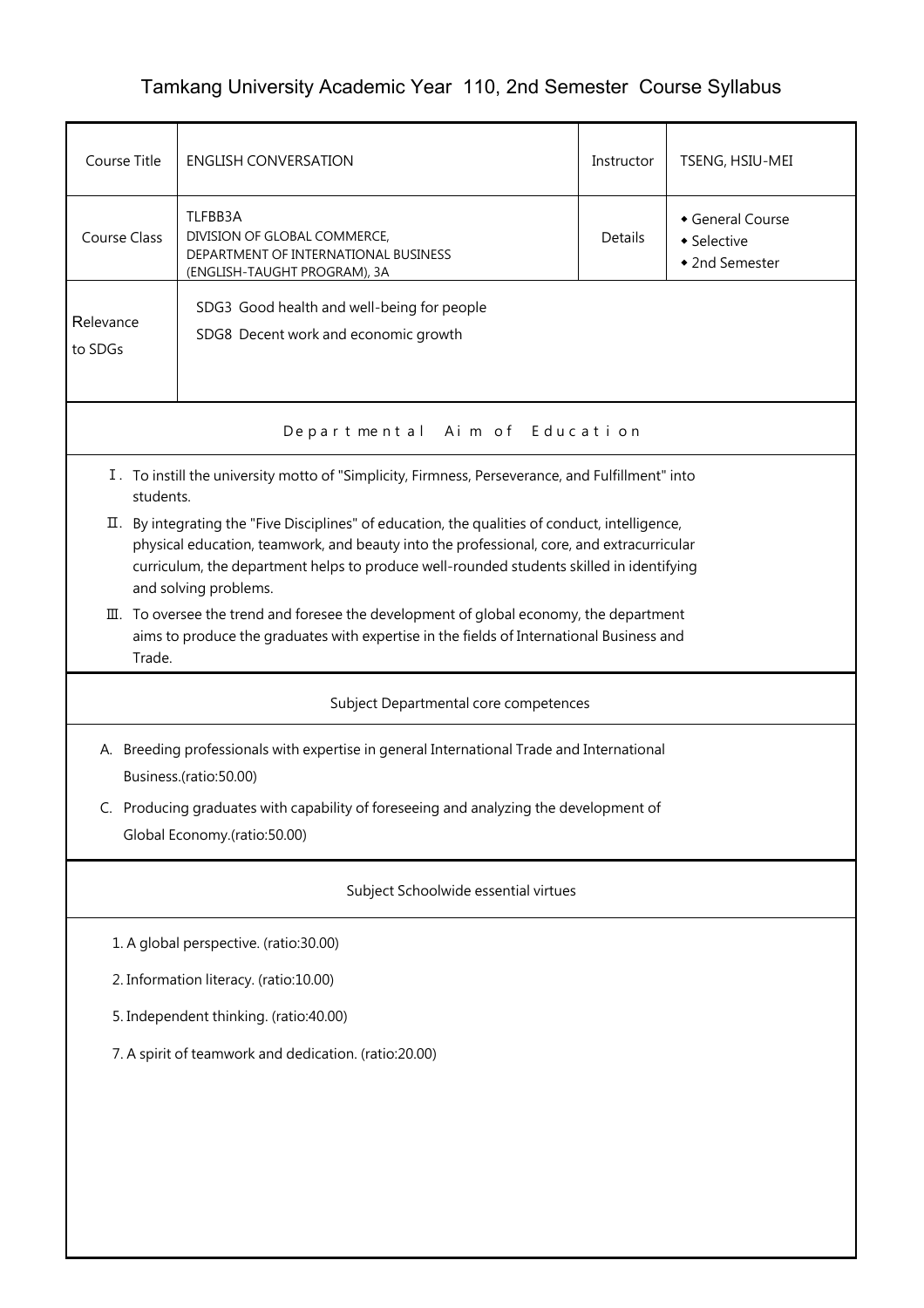|                                                                                                                                                                                                                                                                                                                                                                                                                                               | This course is designed to train and help the students to develop their skills of<br>listening, speaking, reading and writing in English business situations. It aims to<br>build the students' confidence in<br>expressing themselves correctly and fluently, and enable them to<br>Course<br>become effective communicators in their future business careers.<br>Introduction<br>Every student is expected to participate in all class activities<br>with enthusiasm. |                     |                          |                                                                                                                    |                                                                                                                   |  |  |
|-----------------------------------------------------------------------------------------------------------------------------------------------------------------------------------------------------------------------------------------------------------------------------------------------------------------------------------------------------------------------------------------------------------------------------------------------|-------------------------------------------------------------------------------------------------------------------------------------------------------------------------------------------------------------------------------------------------------------------------------------------------------------------------------------------------------------------------------------------------------------------------------------------------------------------------|---------------------|--------------------------|--------------------------------------------------------------------------------------------------------------------|-------------------------------------------------------------------------------------------------------------------|--|--|
| The correspondences between the course's instructional objectives and the cognitive, affective,<br>and psychomotor objectives.<br>Differentiate the various objective methods among the cognitive, affective and psychomotor<br>domains of the course's instructional objectives.<br>I. Cognitive: Emphasis upon the study of various kinds of knowledge in the cognition of<br>the course's veracity, conception, procedures, outcomes, etc. |                                                                                                                                                                                                                                                                                                                                                                                                                                                                         |                     |                          |                                                                                                                    |                                                                                                                   |  |  |
| II. Affective: Emphasis upon the study of various kinds of knowledge in the course's appeal,<br>morals, attitude, conviction, values, etc.<br>III. Psychomotor: Emphasis upon the study of the course's physical activity and technical<br>manipulation.                                                                                                                                                                                      |                                                                                                                                                                                                                                                                                                                                                                                                                                                                         |                     |                          |                                                                                                                    |                                                                                                                   |  |  |
| No.                                                                                                                                                                                                                                                                                                                                                                                                                                           | <b>Teaching Objectives</b>                                                                                                                                                                                                                                                                                                                                                                                                                                              |                     | objective methods        |                                                                                                                    |                                                                                                                   |  |  |
| $\mathbf{1}$                                                                                                                                                                                                                                                                                                                                                                                                                                  | This course aims to train and help the students to communicate in<br>Cognitive<br>English, both spoken and writing, as applied to diverse business<br>situations, so as to achieve<br>fluency and proficiency in English.                                                                                                                                                                                                                                               |                     |                          |                                                                                                                    |                                                                                                                   |  |  |
|                                                                                                                                                                                                                                                                                                                                                                                                                                               |                                                                                                                                                                                                                                                                                                                                                                                                                                                                         |                     |                          | The correspondences of teaching objectives : core competences, essential virtues, teaching methods, and assessment |                                                                                                                   |  |  |
| No.                                                                                                                                                                                                                                                                                                                                                                                                                                           | Core Competences                                                                                                                                                                                                                                                                                                                                                                                                                                                        |                     | <b>Essential Virtues</b> | <b>Teaching Methods</b>                                                                                            | Assessment                                                                                                        |  |  |
| 1                                                                                                                                                                                                                                                                                                                                                                                                                                             | AC                                                                                                                                                                                                                                                                                                                                                                                                                                                                      |                     | 1257                     | Lecture, Discussion                                                                                                | Testing, Study<br>Assignments,<br>Discussion(including<br>classroom and online),<br><b>Activity Participation</b> |  |  |
|                                                                                                                                                                                                                                                                                                                                                                                                                                               | Course Schedule                                                                                                                                                                                                                                                                                                                                                                                                                                                         |                     |                          |                                                                                                                    |                                                                                                                   |  |  |
| Week                                                                                                                                                                                                                                                                                                                                                                                                                                          | Date                                                                                                                                                                                                                                                                                                                                                                                                                                                                    |                     |                          | <b>Course Contents</b>                                                                                             | Note                                                                                                              |  |  |
| $111/02/21$ ~<br>Course introduction; Challenges (Unit 4)<br>1<br>111/02/25                                                                                                                                                                                                                                                                                                                                                                   |                                                                                                                                                                                                                                                                                                                                                                                                                                                                         |                     |                          |                                                                                                                    |                                                                                                                   |  |  |
| 2                                                                                                                                                                                                                                                                                                                                                                                                                                             | $111/02/28$ ~<br>111/03/04                                                                                                                                                                                                                                                                                                                                                                                                                                              | Challenges (Unit 4) |                          |                                                                                                                    |                                                                                                                   |  |  |
| 3                                                                                                                                                                                                                                                                                                                                                                                                                                             | $111/03/07$ ~<br>Challenges (Unit 4)<br>111/03/11                                                                                                                                                                                                                                                                                                                                                                                                                       |                     |                          |                                                                                                                    |                                                                                                                   |  |  |
|                                                                                                                                                                                                                                                                                                                                                                                                                                               |                                                                                                                                                                                                                                                                                                                                                                                                                                                                         |                     |                          |                                                                                                                    |                                                                                                                   |  |  |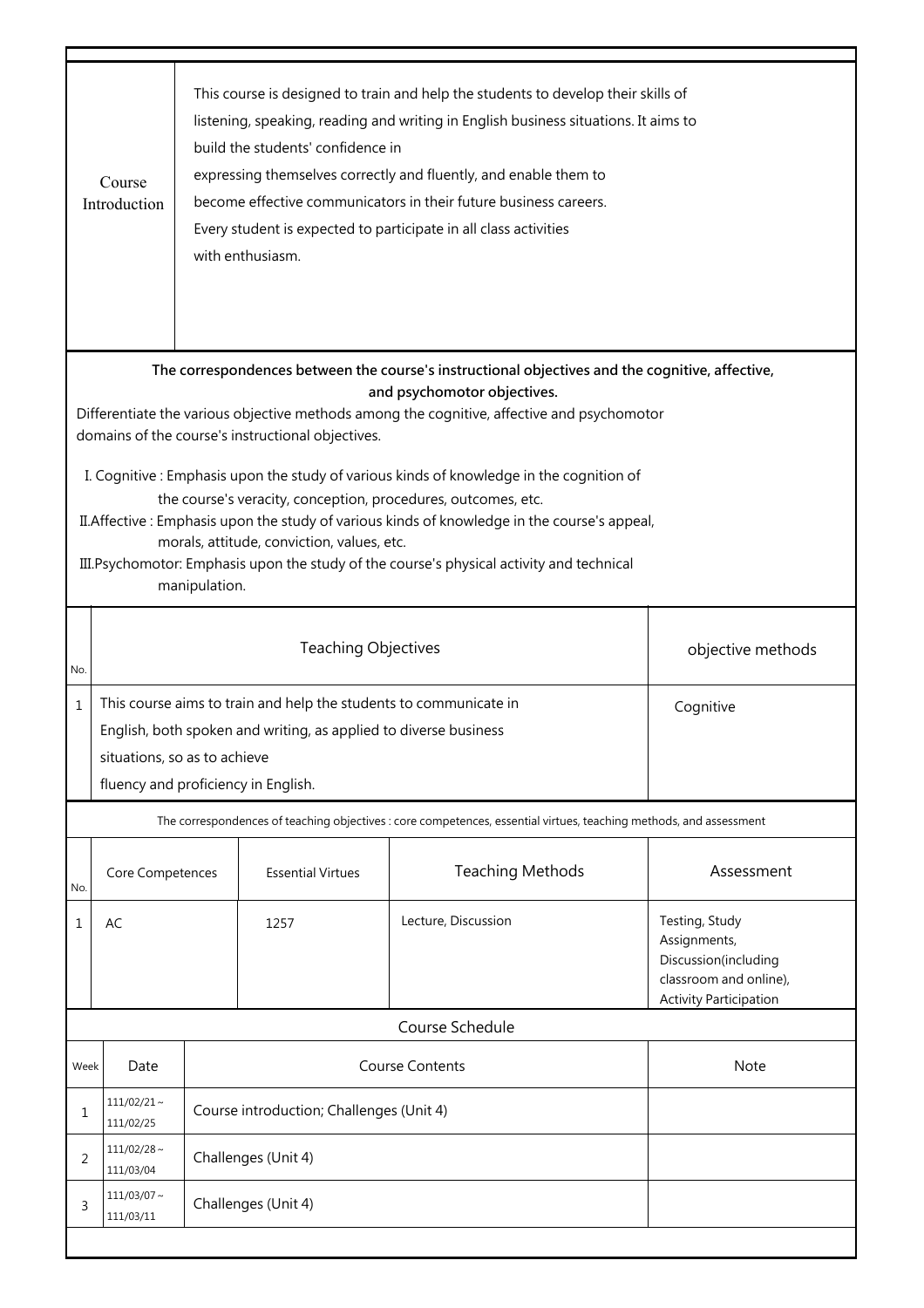| 4                                          | $111/03/14 \sim$<br>111/03/18 | Challenges (Unit 4)                                                                                                                                                                                                                                                                                                                              |  |  |
|--------------------------------------------|-------------------------------|--------------------------------------------------------------------------------------------------------------------------------------------------------------------------------------------------------------------------------------------------------------------------------------------------------------------------------------------------|--|--|
| 5                                          | $111/03/21$ ~<br>111/03/25    | Global Mobility (Unit 5)                                                                                                                                                                                                                                                                                                                         |  |  |
| 6                                          | $111/03/28 \sim$<br>111/04/01 | Global Mobility (Unit 5)                                                                                                                                                                                                                                                                                                                         |  |  |
| 7                                          | $111/04/04 \sim$<br>111/04/08 | <b>HOLIDAY</b>                                                                                                                                                                                                                                                                                                                                   |  |  |
| 8                                          | $111/04/11 \sim$<br>111/04/15 | Global Mobility (Unit 5)                                                                                                                                                                                                                                                                                                                         |  |  |
| 9                                          | $111/04/18$ ~<br>111/04/22    | Alliances (Unit 6)                                                                                                                                                                                                                                                                                                                               |  |  |
| 10                                         | $111/04/25$ ~<br>111/04/29    | Midterm Exam Week                                                                                                                                                                                                                                                                                                                                |  |  |
| 11                                         | $111/05/02 \sim$<br>111/05/06 | Alliances (Unit 6)                                                                                                                                                                                                                                                                                                                               |  |  |
| 12                                         | $111/05/09 \sim$<br>111/05/13 | Alliances (Unit 6)                                                                                                                                                                                                                                                                                                                               |  |  |
| 13                                         | $111/05/16 \sim$<br>111/05/20 | Alliances (Unit 6)                                                                                                                                                                                                                                                                                                                               |  |  |
| 14                                         | $111/05/23$ ~<br>111/05/27    | Risk (Unit 7)                                                                                                                                                                                                                                                                                                                                    |  |  |
| 15                                         | $111/05/30$ ~<br>111/06/03    | Risk (Unit 7)                                                                                                                                                                                                                                                                                                                                    |  |  |
| 16                                         | $111/06/06$ ~<br>111/06/10    | Risk (Unit 7)                                                                                                                                                                                                                                                                                                                                    |  |  |
| 17                                         | $111/06/13 \sim$<br>111/06/17 | Risk (Unit 7)                                                                                                                                                                                                                                                                                                                                    |  |  |
| 18                                         | $111/06/20$ ~<br>111/06/24    | Final Exam Week                                                                                                                                                                                                                                                                                                                                  |  |  |
| Requirement                                |                               | 1. Tardiness: Be punctual for class. You will lose points for being<br>late.<br>2. Absence: ; You will lose points for being absent.<br>3. If you are absent for 3 times, you CANNOT pass the class. Show<br>your teacher Proof of Absence (school business 公假, private<br>affairs 事假, sickness病假; death in the family喪假) if you<br>cannot come. |  |  |
| <b>Teaching Facility</b>                   |                               | Computer                                                                                                                                                                                                                                                                                                                                         |  |  |
| Textbooks and<br><b>Teaching Materials</b> |                               | Business Partner B2+ (Coursebook): Iwonna Dubicka, Majoriet Rosenberg, Bob Dignen and<br>others, Pearson Education Limited. 2019                                                                                                                                                                                                                 |  |  |
| References                                 |                               |                                                                                                                                                                                                                                                                                                                                                  |  |  |
| Number of<br>Assignment(s)                 |                               | (Filled in by assignment instructor only)                                                                                                                                                                                                                                                                                                        |  |  |
| Grading<br>Policy                          |                               | $\blacklozenge$ Mark of Usual : 20.0 %<br>$\blacklozenge$ Midterm Exam: 30.0 %<br>$\blacklozenge$ Attendance:<br>20.0 %<br>$\blacktriangleright$ Final Exam:<br>30.0 %<br>$\rightarrow$ 0ther $\langle \quad \rangle$ :<br>%                                                                                                                     |  |  |